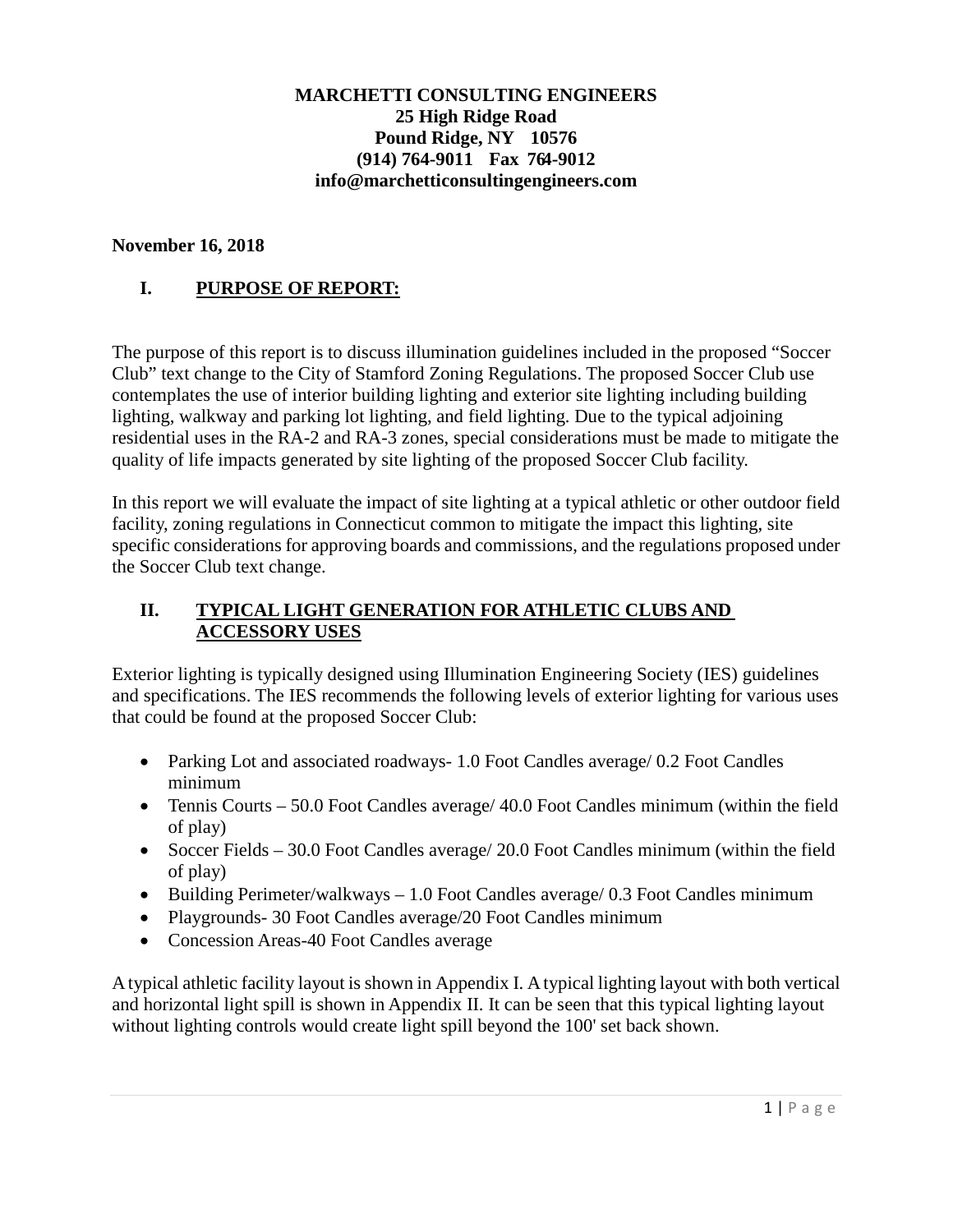## **III. TYPICAL ZONING REGULATION LIGHTING CONTROLS:**

In order to evaluate the lighting controls being proposed under this text change, we researched surrounding municipalities to ascertain typical requirements and limitations on athletic facilities within a Residential Zone. Municipalities researched included Stamford, Darien, Greenwich, New Canaan, Weston, Westport and Wilton. These communities were chosen because each contains very low density residential zones with minimum lot sizes of at least two acres and permit special exception uses, including athletic facilities, in these zones.

Nearly universally, all towns cited "Dark Sky" initiatives as suggested by The International Dark Sky Association, including requirements of glare free lamps and fixtures, but rarely mentioned exact illumination levels. Terminology used in the various zoning regulations is often subjective and therefore difficult to enforce. The International Dark Sky Association defines certain terminology and is repeated here for reference purposes.

- Light pollution is defined as "Any adverse effect of artificial light." The result of outdoor lighting that is not properly shielded and can produce light trespass defined as "light falling where it is not wanted or needed. Spill light. Obtrusive light."
- Light trespass would allow light to be directed into the eyes, neighbors windows, yards, or the night sky.
- Light shining into the night sky can produce sky glow which is defined as "diffused, scattered skylight attributable to the scattered light from sources on the ground."
- Light that shines into the eyes could be called glare and is defined as "intense and blinding" light that reduces visibility. A light within the field of vision that is brighter than the brightness to which the eyes are adapted". .

# **IV. PROPOSED ZONING REGULATION LIGHTING CONTROLS:**

We reviewed the proposed Soccer Club text change and identified the following sections that act as lighting controls. These sections act to mitigate the impact of Soccer Club lighting on adjoining properties. Beneath each section, we indicate how site lighting is mitigated.

- 19.3.2(f) 1 No parcel of land to be used for the above described purposes shall be less than fourteen (14) acres in area.
	- i. Large sites allow for appropriate location of facilities, away from adjoining properties to allow for screening and natural mitigation/diminution of light
- 19.3.2(f) 6 Any building whether principal or accessory and any lounging area or other area designed for active use shall be not less than one hundred feet (100') from the nearest property line of abutting residential property, and no part of any parking area shall be less than fifty feet (50') from any such property line.
	- i. Generous required yards create significant buffer areas that reduce light trespass and allow for appropriate screening. Illumination is inversely proportional to the square root of the distance from lamp to illuminated surface. Therefore a larger setback would reduce the amount of stray light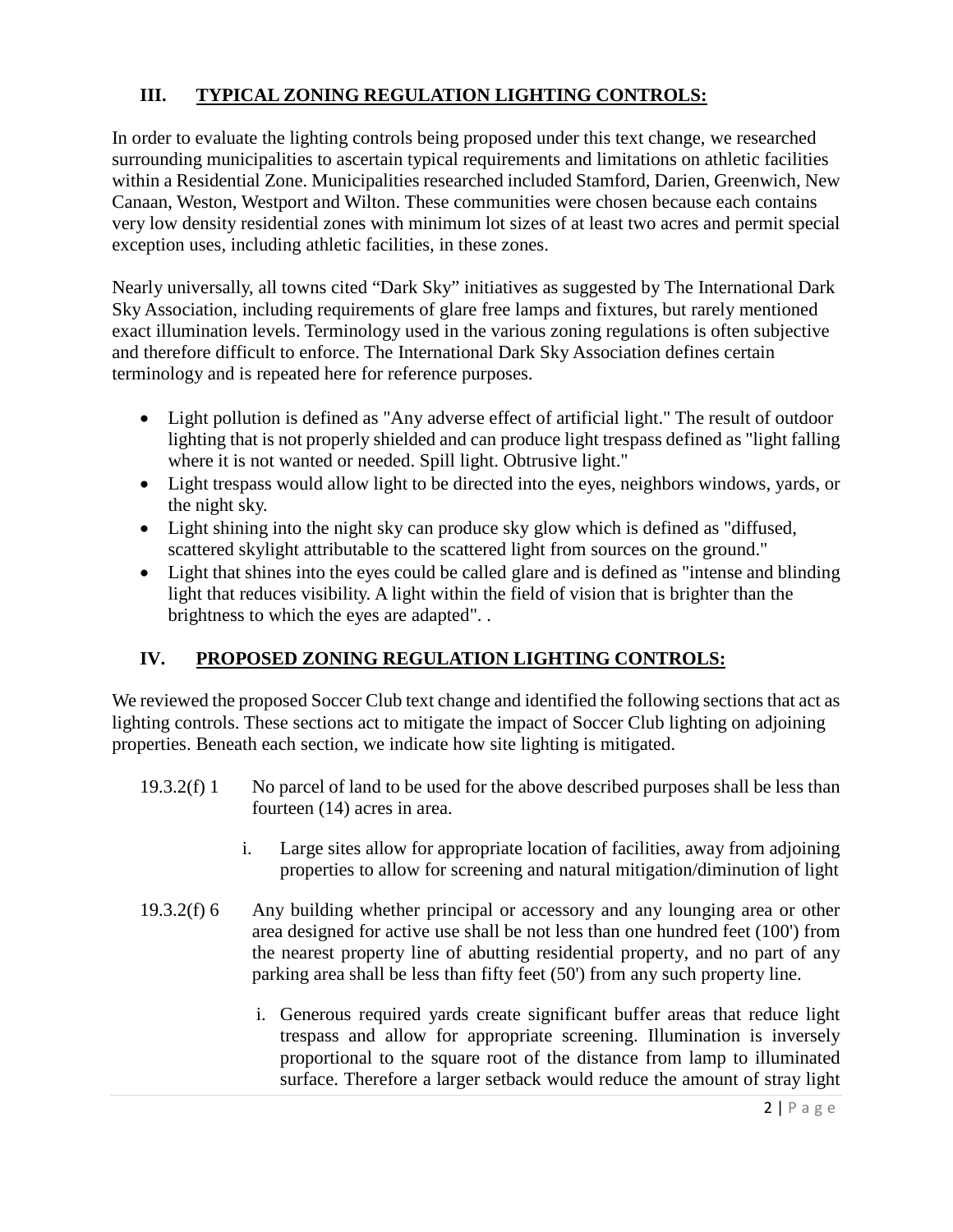significantly i.e. a setback distance of 100 ft vs. 50 ft would reduce the amount of light on the illuminated surface by 75%. Also parking lot illumination levels are significantly lower than those prescribed for an athletic field, thereby allowing lesser setbacks to be appropriate for parking lots.

- 19.3.2(f) 7 There shall be a landscape buffer of not less than fifty feet (50') in depth, prepared in consultation with a Connecticut licensed arborist, to visually screen areas designed for active use from abutting residential properties.
- 19.3.2(f) 8 The minimum front yard distance shall be governed by the Regulations applicable to the district or districts wherein such use is to be located.
	- i. 60' from street line/85' from center line of street
- 19.3.2(f) 9 The maximum building height shall be governed by the Regulations applicable to the district or districts wherein such use is to be located.
	- i. 3 stories/35'
- 19.3.2(f) 10 All exterior lighting fixtures shall be fully shielded, and lights shall be so designed and located such that their beams are not directed into residential areas or into the public highway in a manner resulting in an intensity of lighting as measured by a light meter with a cosine corrector exceeding one-tenth (0.1) of a foot candle at all property lines. No exterior flashing, strobe, or search lights are permitted.
- 19.3.2(f) 11 There shall be no restaurant, café, or other permanent or temporary concession stand, food-truck, or snack bar permitted on the premises.
	- i. As stated in Section II. concession areas are normally illuminated at 40 Foot candles average. This regulation would totally eliminate this source of lighting trespass or spill.
- 19.3.2(f) 12 The Zoning Board of Appeals may impose any other reasonable conditions with regard to the operation of a Soccer Club in keeping with section 19.3.2(b) of these Regulations.
	- i. Permits site specific discretion
- 19.3.2(f) 13 All records necessary to permit checking for compliance with these Regulations shall be made available to the Zoning Enforcement Officer on request.
	- i. Permits review of lighting maintenance settings logs if such exist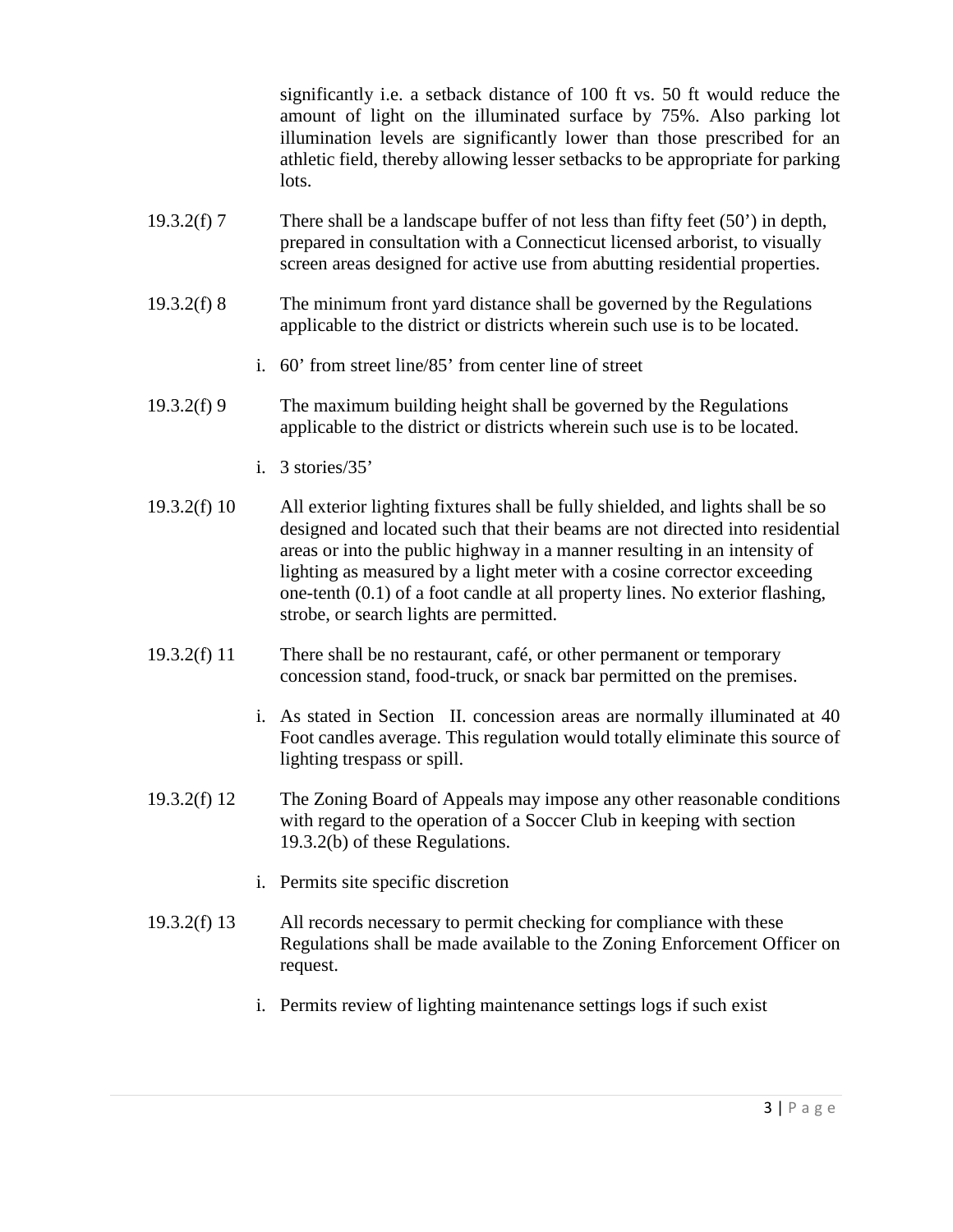# **V. SITE SPECIFIC CONSIDERATIONS:**

A detailed lighting design, utilizing IES standards and other good practices would need to be performed and approved by a municipality for a project on a Soccer Club site. Plans should include but not necessarily be limited to the following:

- Site plan showing all new exterior lighting fixtures, poles, circuitry, etc.
- Details and specifications of all proposed fixture types indicating lamp wattage, type, lumens, color rendition, etc.
- Proposals for shading of all fixtures per Dark Sky initiatives.
- A photometric plan, prepared at proper scale, showing calculated footcandle levels throughout the property. Generally speaking, a photometric plan using a 10' x 10' matrix is sufficient for approval. Special care should be taken at all property lines and roadway abutments.
- Details and narrative of site lighting control including photocell controls, time clock controllers and override systems need to be included.

# **VI. FURTHER LIGHT CONTROL:**

In addition to the section cited above, to meet and exceed IES and standard good practices, O'Donnell Law LLC is proposing a 50' minimum landscape buffer to visually screen any active club areas from abutting residential properties. This screening along with proper lighting fixture selection, controls and placement should mitigate any objectionable stray light and glare.

Further, all exterior lighting would need to be on photocell controls as well as time clock controllers per the International Energy Conservation Code, 2017 Edition and any other controls that the City would deem appropriate.

As an additional enhancement of the proposed screening, the location of fixtures will also take advantage of topographical features to enhance shielding of the lighting fixtures.

Enforcement of the proposed ordinance would entail a detailed plan review prior to construction which would include the aforementioned photometric plan of the site, setbacks and all other details to show compliance with the ordinance.

After construction, the Zoning Official can verify the field conditions meet all photometric requirements with a photometer.

Most Zoning Enforcement Officers that we spoke with did not have light meters, but nearly all Fire Marshals and Building Officials have them to verify emergency lighting levels.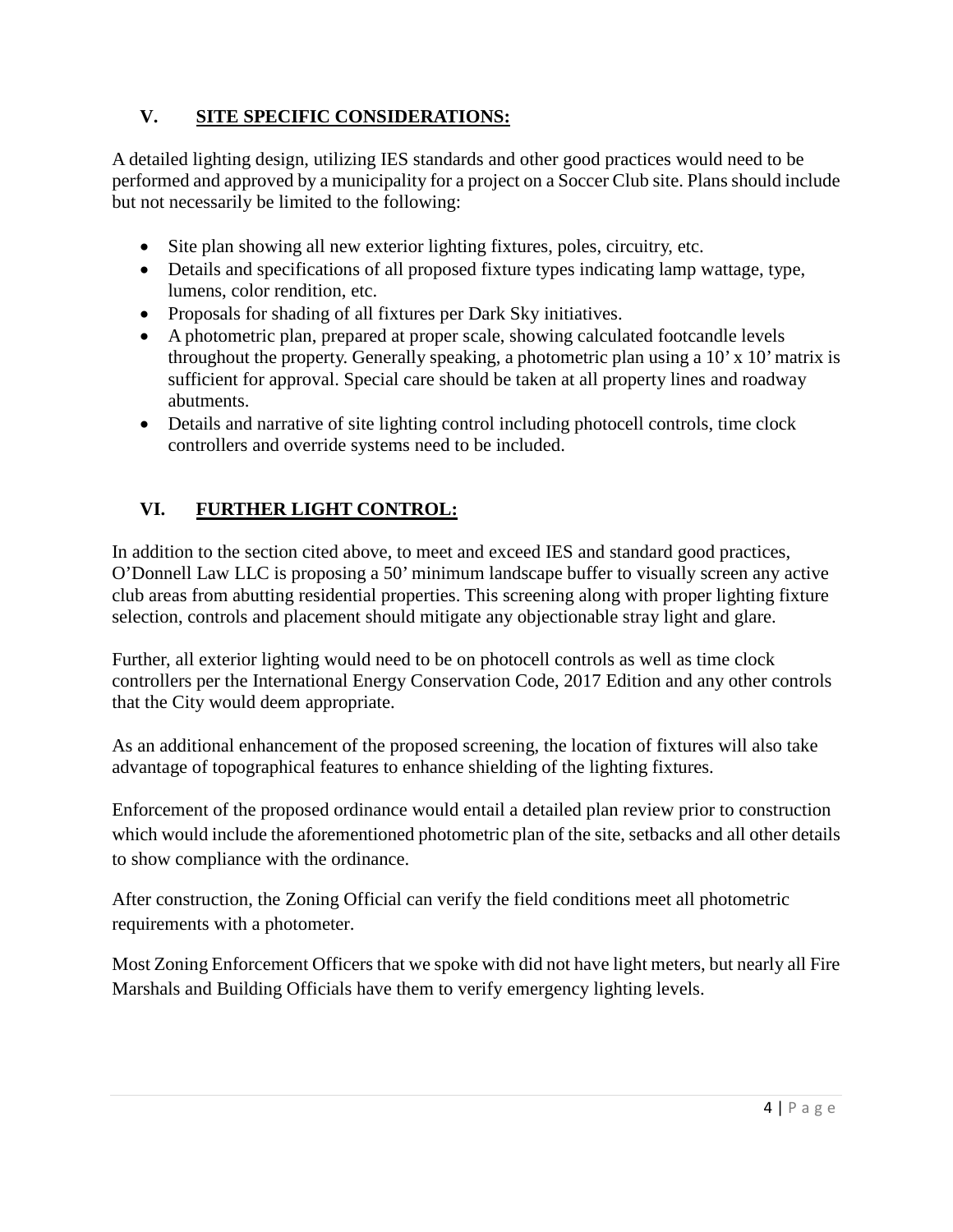### **VII. CONCLUSION:**

We feel confident that if all new lighting is designed and installed in accordance with approved IES Standards and the Zoning Regulation text change as written, it will ensure a well lighted facility that will have no adverse effects on their adjoining neighbors and roadways.

The fact that O'Donnell Law LLC included a concrete number of 0.1 Foot Candles of intensity at all property lines provides a measurable value on which to evaluate the final installation.

We believe that the lighting criteria that O'Donnell Law LLC has proposed for the text change to the City of Stamford Zoning Regulations are thorough, prudent and equitable both for any Athletic Club activity and its residential neighbors.

Peter G. Marchetti Marchetti Consulting Engineers

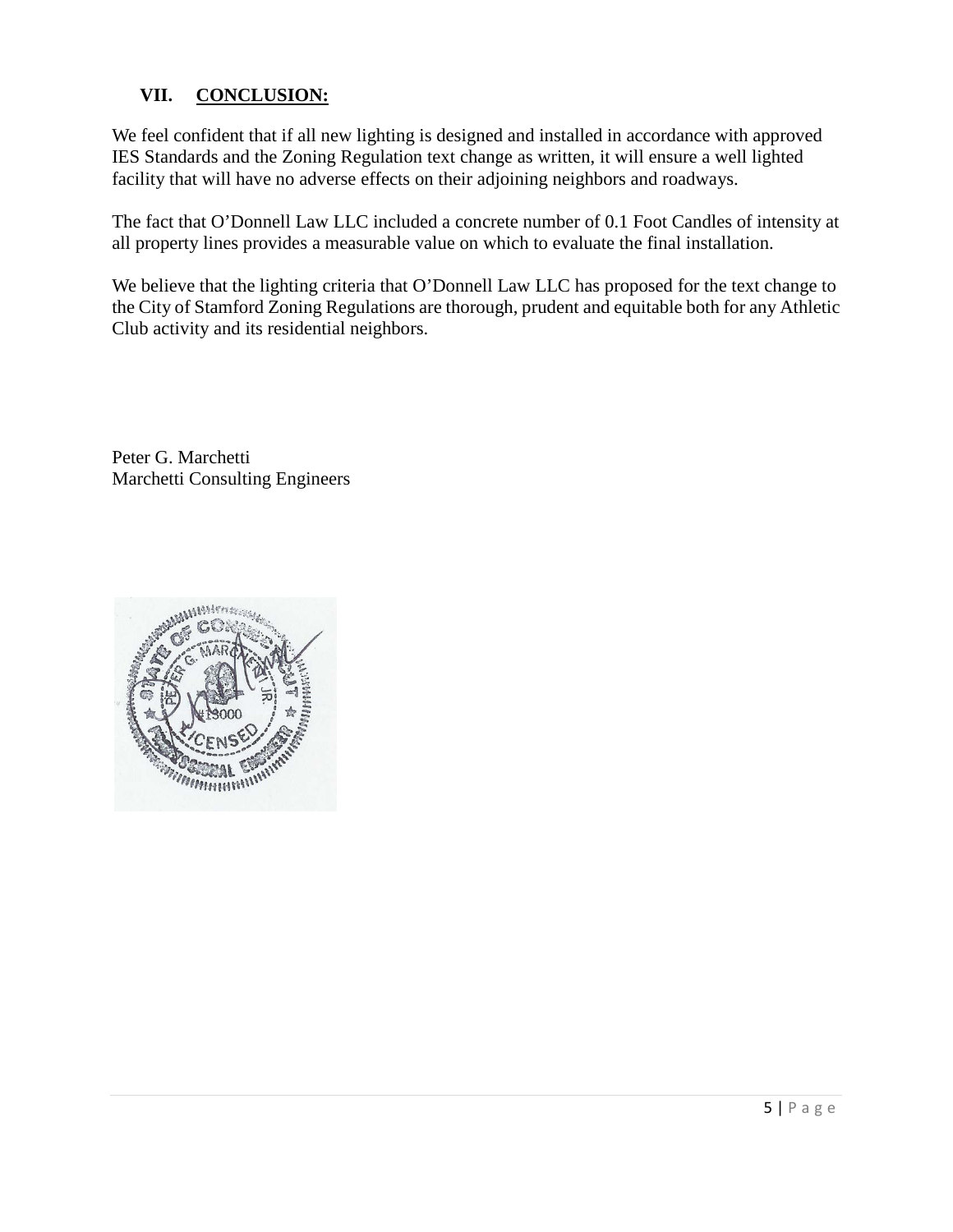# **APPENDIX I**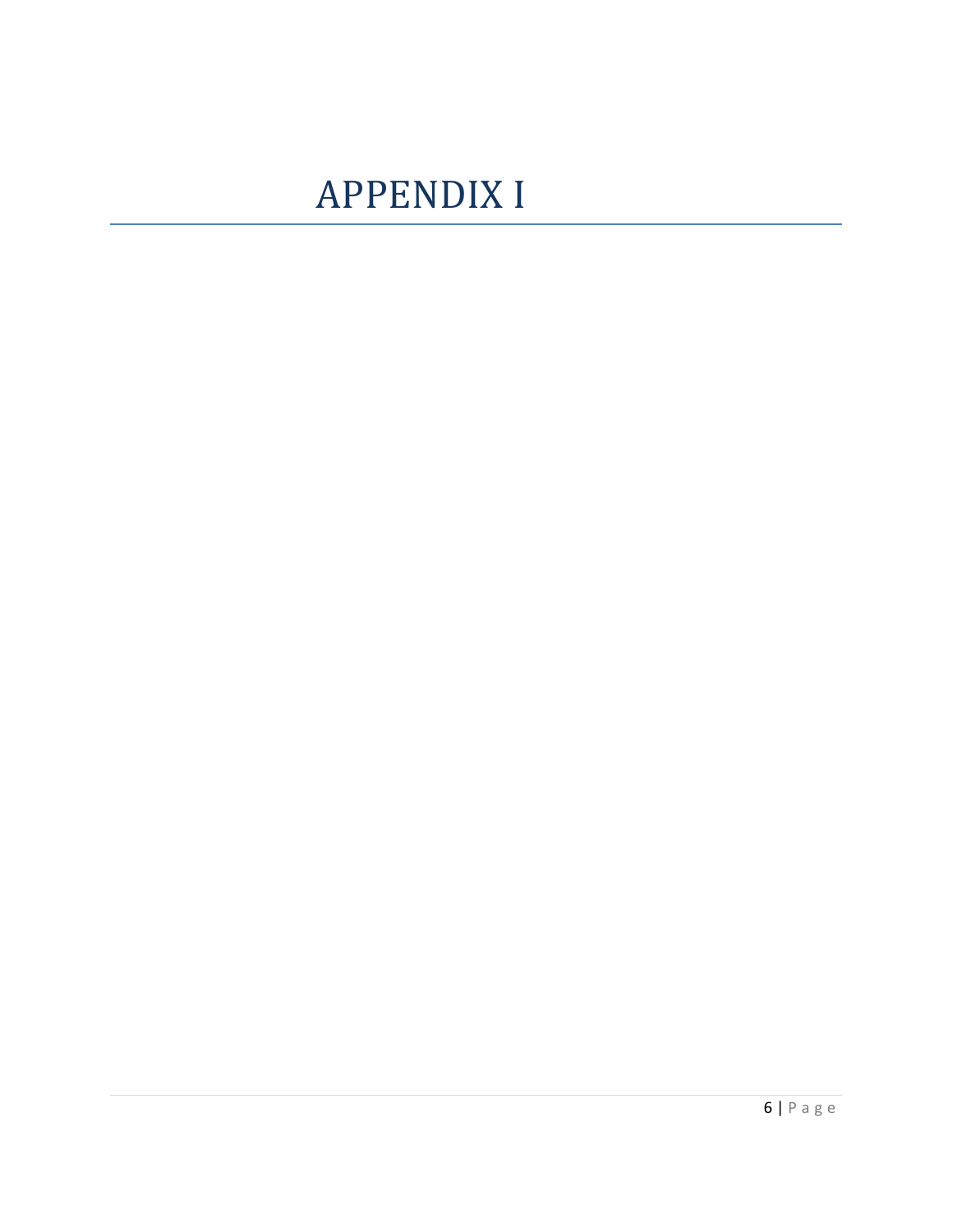



SOCCER CLUB CONCEPT PLAN

2018-05-08

(1) Parking coverage for 105 spaces @ 35,052sf

(1) Parking driveway and circulation @ 10,000 sf

# **RIDBERG** + Associates

Ridberg & Associates,<br>Ridberg & Associates,<br>20 Church Street, Suite A4<br>Greenwich, CT 06830<br>203 625 0491<br>203 625 0621 (FAX)<br>203 625 0621 (FAX) www.ridarch.com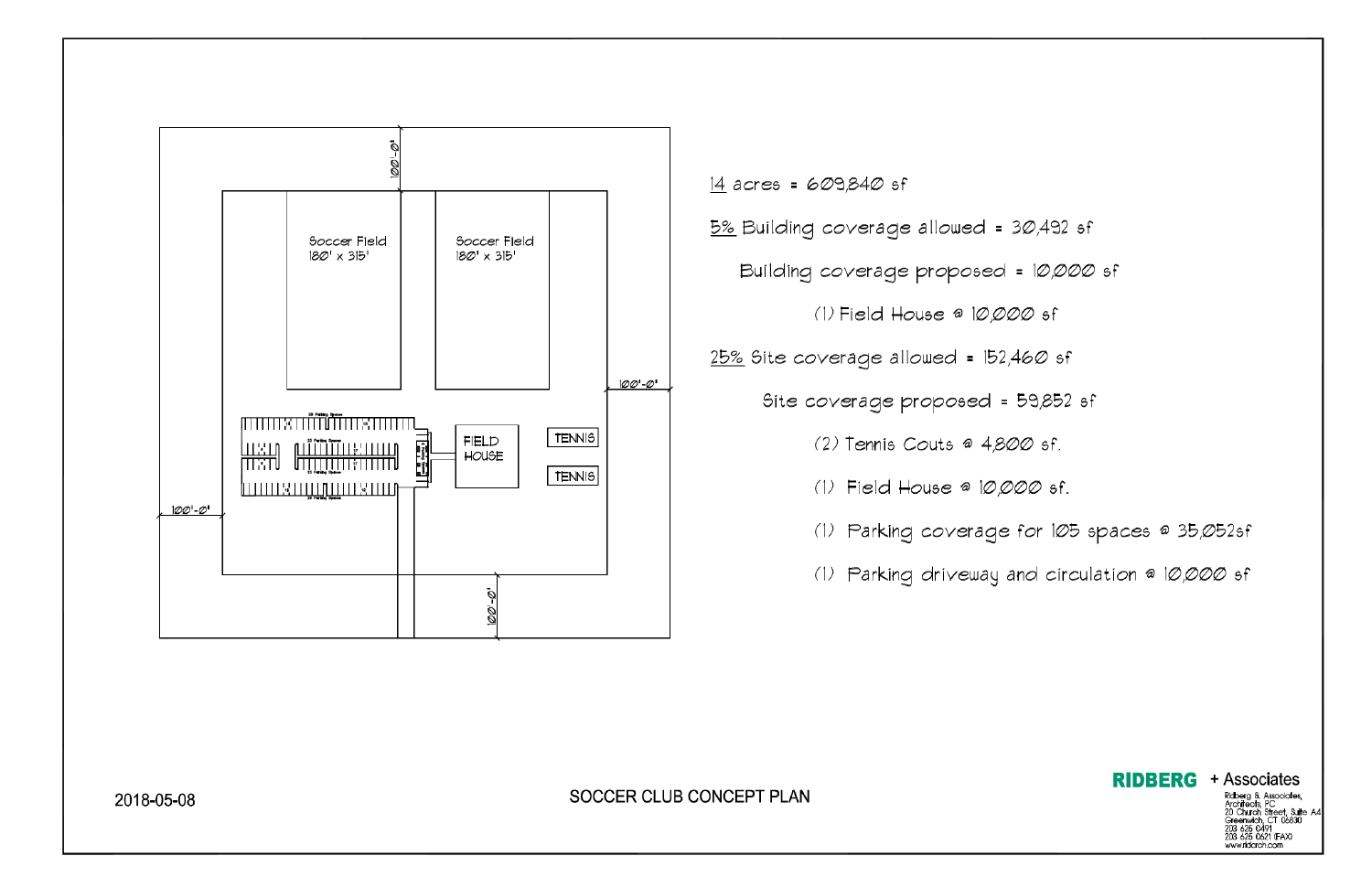# APPENDIX II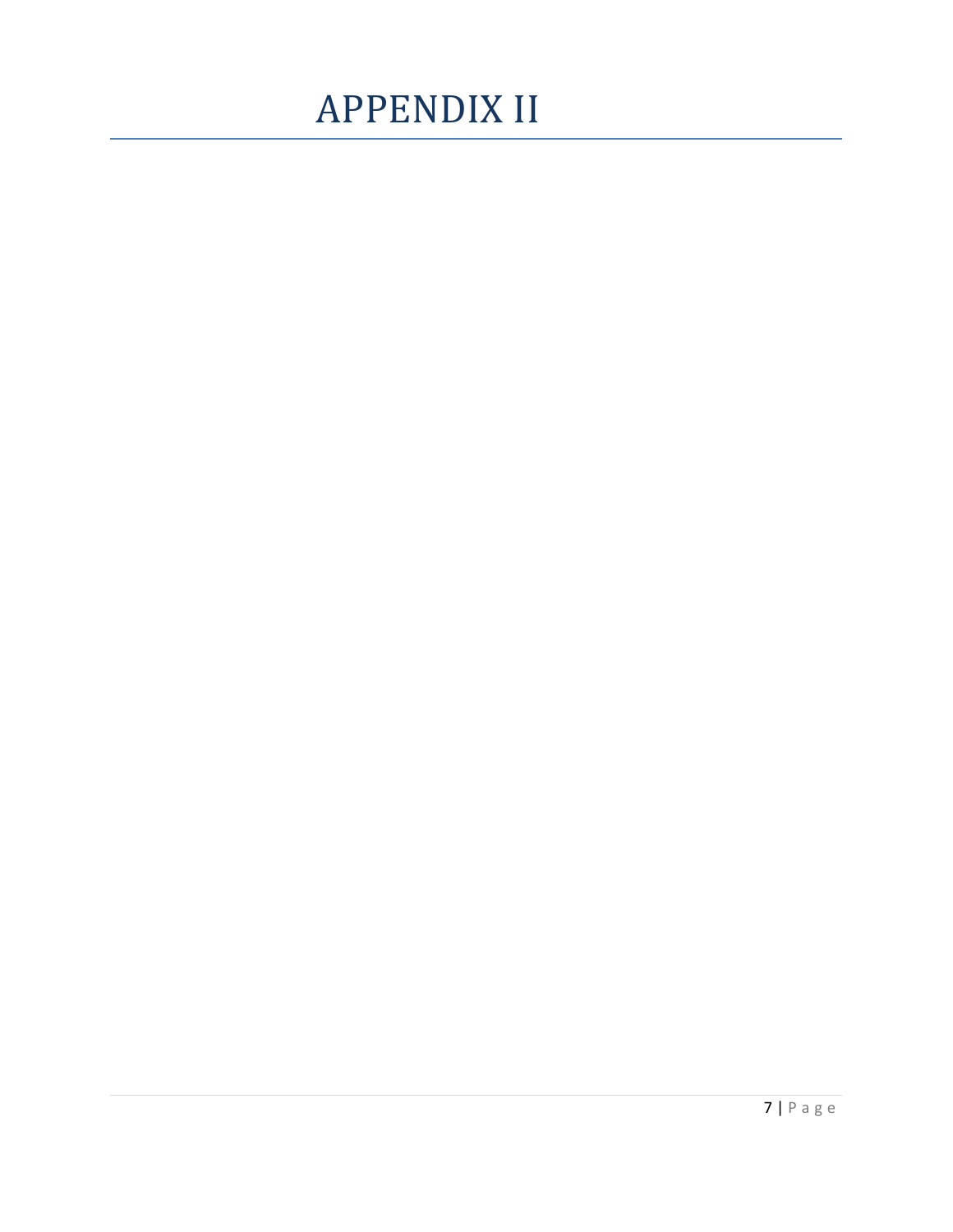| <b>EQUIPMENT LIST FOR AREAS SHOWN</b> |                 |             |                                  |                                  |                                 |                      |                            |                              |  |  |
|---------------------------------------|-----------------|-------------|----------------------------------|----------------------------------|---------------------------------|----------------------|----------------------------|------------------------------|--|--|
|                                       | Pole            |             |                                  |                                  | <b>Luminaires</b>               |                      |                            |                              |  |  |
| <b>QTY</b>                            | <b>LOCATION</b> | <b>SIZE</b> | <b>GRADE</b><br><b>ELEVATION</b> | <b>MOUNTING</b><br><b>HEIGHT</b> | <b>LUMINAIRE</b><br><b>TYPE</b> | QTY /<br><b>POLE</b> | <b>THIS</b><br><b>GRID</b> | <b>OTHER</b><br><b>GRIDS</b> |  |  |
|                                       | $S1-S4$         | 60'         | -                                | 60'                              | <b>TLC-LED-1150</b>             |                      |                            |                              |  |  |
|                                       | <b>TOTALS</b>   |             |                                  |                                  |                                 | 20                   | 20                         |                              |  |  |



| 42  | 42 | $\overline{35}$ |                  | $25$ , $25$ | $\overline{25}$ | $\overline{.}36$ | 35              | $A2 \overline{A2}$ |    |
|-----|----|-----------------|------------------|-------------|-----------------|------------------|-----------------|--------------------|----|
| 39  | 36 | 34              | 30               | 28          | 28              | 30               | $-34$           | 36                 | 39 |
| 25  | 28 | 26              | 27               | $25$        | 25              | 27               | $\overline{26}$ | 28                 | 25 |
| 25  | 28 | 26              | 27               | 25          | 25              | 27               | 26              | 28                 | 25 |
| 39  | 36 | 34              | 30               | 28          | 28              | 30               | $-34$           | 36                 | 39 |
| 42  | A2 | 35              | $\overline{.}36$ | 25          | 25              | 36               | $\overline{35}$ | 42                 | 42 |
| 120 |    |                 |                  |             |                 |                  |                 | 120<br>            |    |

105

 $\Rightarrow$  S<sub>2</sub>

 $\bigoplus$   $\pi$ 

 $\approx$  S3

Pole location(s)  $\oplus$  dimensions are relative

to 0,0 reference point(s)  $\otimes$ 

105

 $120^{\circ}$ 

| SCALE IN FEET 1:60 |  |
|--------------------|--|
|                    |  |
|                    |  |

ENGINEERED DESIGN By: • File #so5040 4p-1150 b • 06-Jun-17

 $s4 \leq$ 

105'

 $120'$ 

**PROJECT NAME** 

PROJECT LOCATION

| <b>GRID SUMMARY</b>                                        |                              |         |                          |  |  |  |  |
|------------------------------------------------------------|------------------------------|---------|--------------------------|--|--|--|--|
| Name:                                                      | <b>Soccer</b>                |         |                          |  |  |  |  |
| Size:                                                      | 315' x 180'                  |         |                          |  |  |  |  |
| Spacing:                                                   | $30.0'$ x $30.0'$            |         |                          |  |  |  |  |
|                                                            | Height: 3.0' above grade     |         |                          |  |  |  |  |
|                                                            |                              |         |                          |  |  |  |  |
| <b>ILLUMINATION SUMMARY</b>                                |                              |         |                          |  |  |  |  |
| MAINTAINED HORIZONTAL FOOTCANDLES                          |                              |         |                          |  |  |  |  |
|                                                            | <b>Entire Grid</b>           |         |                          |  |  |  |  |
| <b>Guaranteed Average:</b>                                 | 30                           |         |                          |  |  |  |  |
| <b>Scan Average:</b>                                       | 32.05                        |         |                          |  |  |  |  |
| Maximum:                                                   | 42                           |         |                          |  |  |  |  |
| Minimum:                                                   | 25                           |         |                          |  |  |  |  |
| Avg / Min:                                                 | 1.27                         |         |                          |  |  |  |  |
| <b>Guaranteed Max / Min:</b>                               | 2.5                          |         |                          |  |  |  |  |
| Max / Min:                                                 | 1.67                         |         |                          |  |  |  |  |
| UG (adjacent pts):                                         | 1.55                         |         |                          |  |  |  |  |
| CU:                                                        | 0.74                         |         |                          |  |  |  |  |
| No. of Points:                                             | 60                           |         |                          |  |  |  |  |
|                                                            | <b>LUMINAIRE INFORMATION</b> |         |                          |  |  |  |  |
| Color / CRI:                                               | 5700K - 75 CRI               |         |                          |  |  |  |  |
| Luminaire Output:                                          | 121,000 lumens               |         |                          |  |  |  |  |
| No. of Luminaires:                                         | 20                           |         |                          |  |  |  |  |
| <b>Total Load:</b>                                         | 23.0 kW                      |         |                          |  |  |  |  |
|                                                            |                              |         | <b>Lumen Maintenance</b> |  |  |  |  |
| <b>Luminaire Type</b>                                      | L90 hrs                      | L80 hrs | L70 hrs                  |  |  |  |  |
| <b>TLC-LED-1150</b>                                        | >51,000                      | >51,000 | >51,000                  |  |  |  |  |
| Reported per TM-21-11, See luminaire datasheet for details |                              |         |                          |  |  |  |  |

Guaranteed Performance: The ILLUMINATION described above is guaranteed per your Musco Warranty document and includes a 0 95 dirt depreciation factor.

Field Measurements: Individual field measurements may vary from computer-calculated predictions and should be taken in accordance with IESNA RP-6-15.

**Electrical System Requirements: Refer to Amperage** Draw Chart and/or the "Musco Control System Summary" for electrical sizing.

Installation Requirements: Results assume ± 3% nominal voltage at line side of the driver and structures located within 3 feet (1m) of design locations.



Not to be reproduced in whole or part without the written consent of Musco<br>Sports Lighting, LLC. @1981, 2017 Musco Sports Lighting, LLC.

### **ILLUMINATION SUMMARY**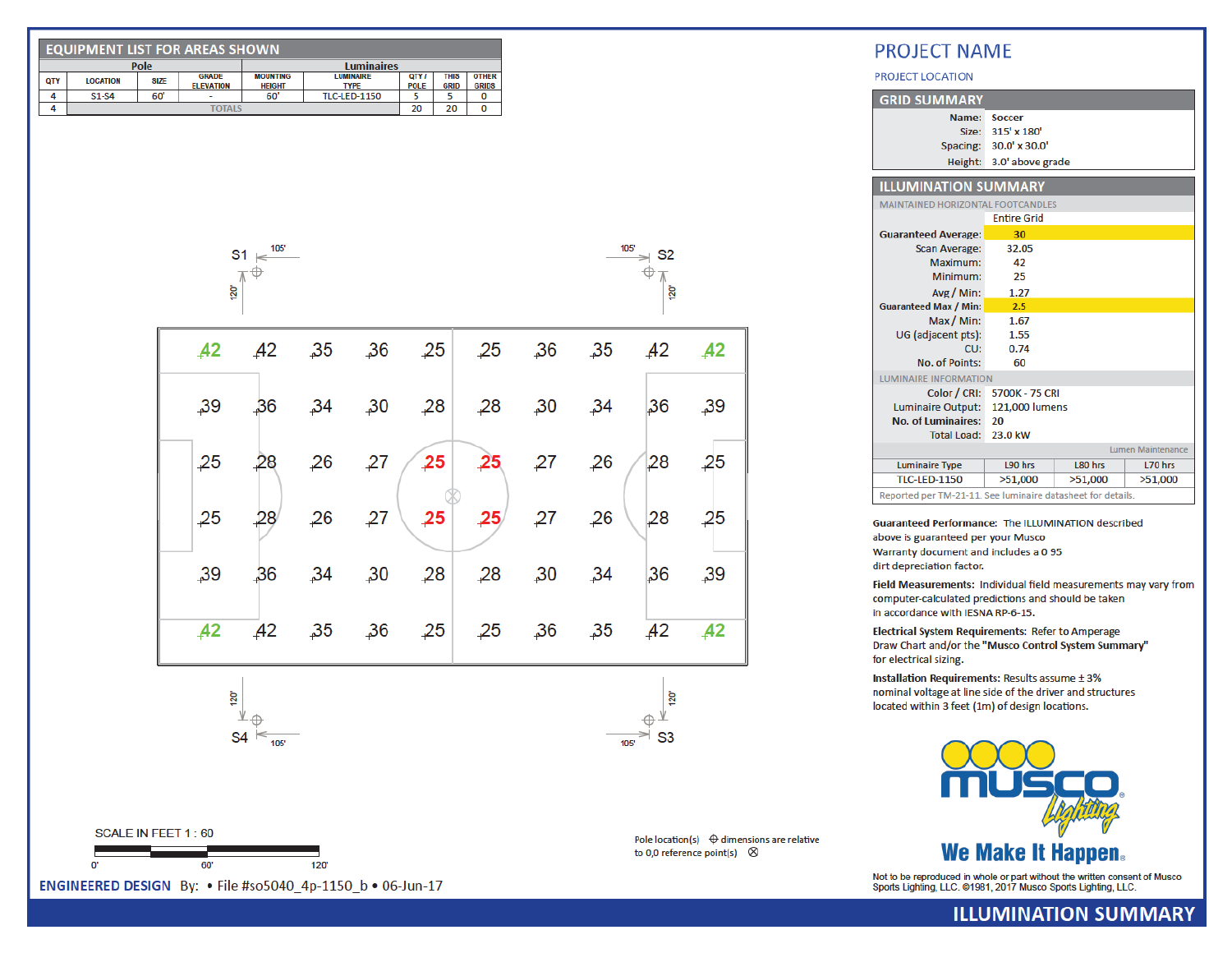

**ILLUMINATION SUMMARY**